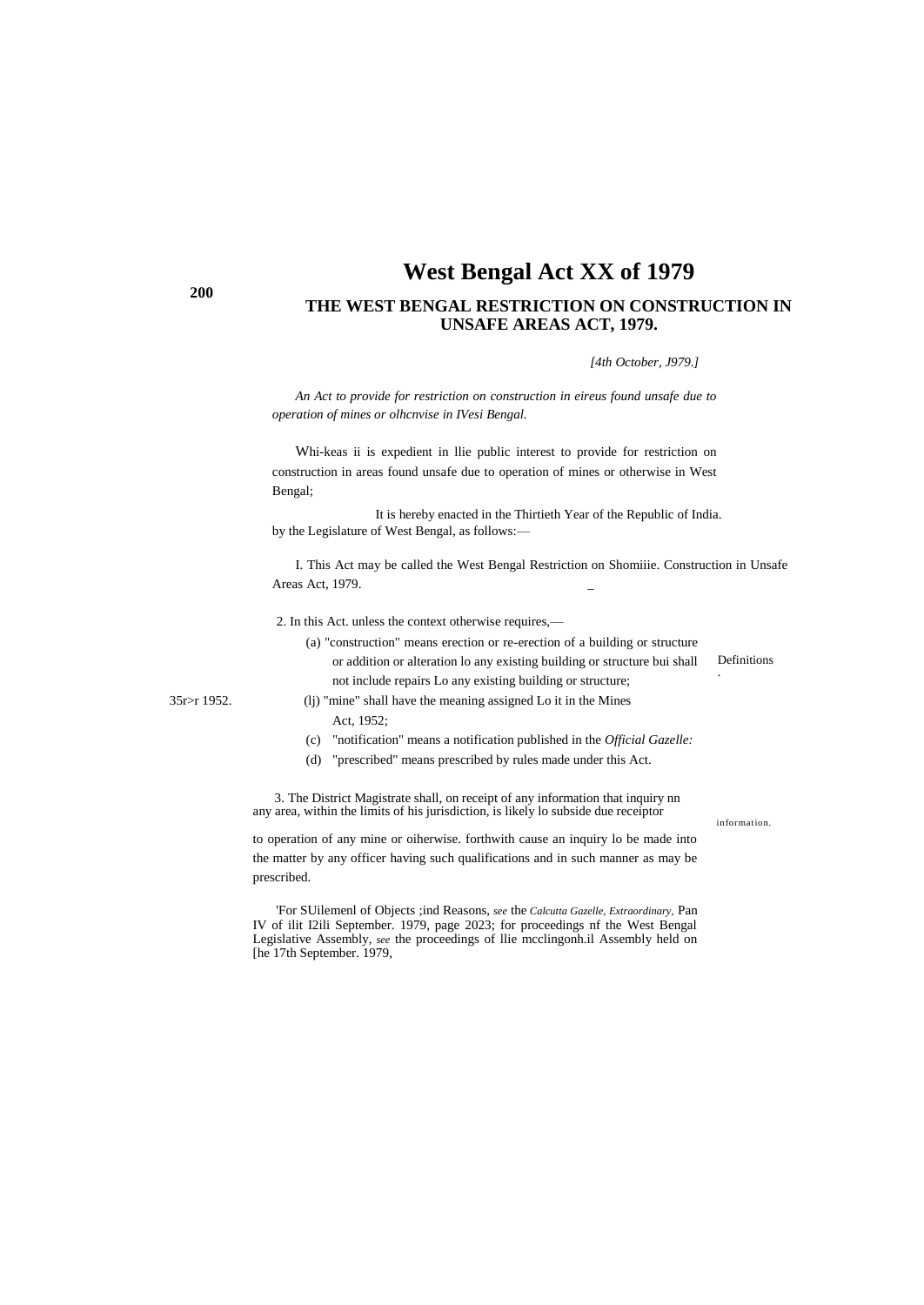™-v->^■■-V- ■":■:••• ■: .. . :■ - - ■:■■■; :■■ ■■ - ■

........................................... ....

### *The* **H***'*cay *Bengal Restriction on Consin/aiuti in Unsafe Areas Act. 1979.*

[West Ben, AcL

### *(Sections -i-10.)*

Dccliiratio n of unsafe area. ■-

4. If, on the report of the inquiry, [lie District Magistrate is satisfied that any urea within the limits ofliis jurisdiction is likely to subside due to operation of any mine or otherwise, he shall cause to be made, with reference to the finally published record-of-rigbts and map of the locality, a plan of the area likely to subside and by order published in the mnnncr prescribed, declare such area to be tinSivTc-

Prohibition Of CQIlSlnJC lion wilhuui perm is si on.

Penalty.

Power hi demolis h construc tion.

5. When any area is dec hired unsafe under section 4. no construction within thai area shall be commenccd or continued without the previous permission in writing of ilie District Magistrate.

6. Any person who, in contravention of ihe provisions of section 5, commences or continues any construction in an area declared unsafe under scction 4 shall, without prejudice to any action that may be taken under section 7, be punishable with simple imprisonment for a term which may extend to six months or with fine which may extend to two thousand rupees or with both, and in the case of a continuing offencc with a further fine which may extend to five hundred rupees for each day during which such contravention continues,

7. Where any construction has been commenced or is being continued in contravention or the provisions of section 5, the District Magistrate having jurisdiction may, after giving the owner of sucli construction and also to the occupier (if the owner is not the occupier) an opportunity of being heard, make an order directing the demolition of the construction commented or continued within such period as may be specified in the order and, in default, the District Magistrate may himself or through a person authorised by him in this behalf cause demolition of such construction and the cost thereof shall be recoverable by the District Magistrate from the owner of the construction as a public demand.

8. No suit, prosecution or other legal proceeding (including an action for damages) shall lie against the State Government or any person for anything in good

laken under faith done or intended io be done or for any damage caused or likely to be caused for anything in good faith done or intended to be done in pursuance of this Act or any rule or order made thereunder.

> 9. No court shall take cognizance of any offence punishable under this Act except on the complaint, in writing, of the District Magistrate or any officer authorised by him in this behalf.

10. Any offence punishable under this AcL may, either before or after the institution of the prosecution, be compounded by the DistricL Magistrate on such terms and conditions as may be prescribed.

Com pounding of offence.

Cognizanc e tif offence.

Protection of action

l his Ael.